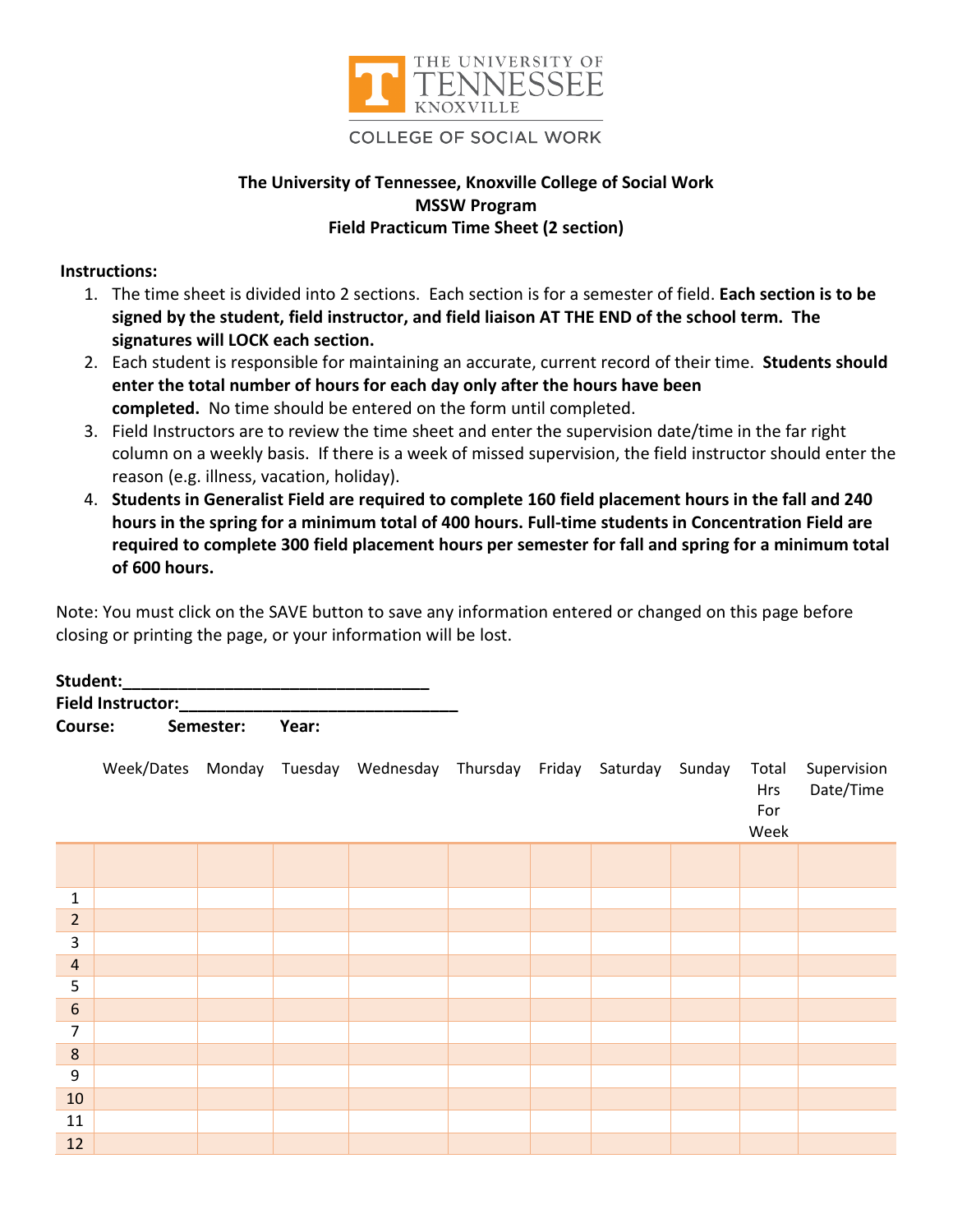| 13              |  |  |  |  |  |
|-----------------|--|--|--|--|--|
| 14              |  |  |  |  |  |
| 15              |  |  |  |  |  |
| 16              |  |  |  |  |  |
| $17\,$          |  |  |  |  |  |
| 18              |  |  |  |  |  |
| 19              |  |  |  |  |  |
| 20              |  |  |  |  |  |
| 21              |  |  |  |  |  |
| 22              |  |  |  |  |  |
| 23              |  |  |  |  |  |
| 24              |  |  |  |  |  |
| 25              |  |  |  |  |  |
| 26              |  |  |  |  |  |
| 27              |  |  |  |  |  |
| 28              |  |  |  |  |  |
| 29              |  |  |  |  |  |
| 30 <sub>o</sub> |  |  |  |  |  |

Grand Total:

**Please do NOT sign this form until the end of semester after all your hours have been entered.** After signing the form, no changes or additions can be made.

| Student Signature:                     |  |
|----------------------------------------|--|
| Field Instructor/Supervisor Signature: |  |
| Field Liaison Signature:               |  |

*Note: Typing in your name above, and saving this form while logged in is your signature.* 

## **Course: Semester: Year:**

|                         |  | Week/Dates Monday Tuesday Wednesday Thursday Friday Saturday |  | Sunday | Total<br>Hrs<br>For<br>Week | Supervision<br>Date/Time |
|-------------------------|--|--------------------------------------------------------------|--|--------|-----------------------------|--------------------------|
| $\mathbf{1}$            |  |                                                              |  |        |                             |                          |
| $\overline{2}$          |  |                                                              |  |        |                             |                          |
| $\overline{\mathbf{3}}$ |  |                                                              |  |        |                             |                          |
| $\sqrt{4}$              |  |                                                              |  |        |                             |                          |
| 5                       |  |                                                              |  |        |                             |                          |
| $\boldsymbol{6}$        |  |                                                              |  |        |                             |                          |
| $\overline{7}$          |  |                                                              |  |        |                             |                          |
| $\bf 8$                 |  |                                                              |  |        |                             |                          |
| 9                       |  |                                                              |  |        |                             |                          |
| 10                      |  |                                                              |  |        |                             |                          |
| $11\,$                  |  |                                                              |  |        |                             |                          |
| 12                      |  |                                                              |  |        |                             |                          |
| 13                      |  |                                                              |  |        |                             |                          |
| 14                      |  |                                                              |  |        |                             |                          |